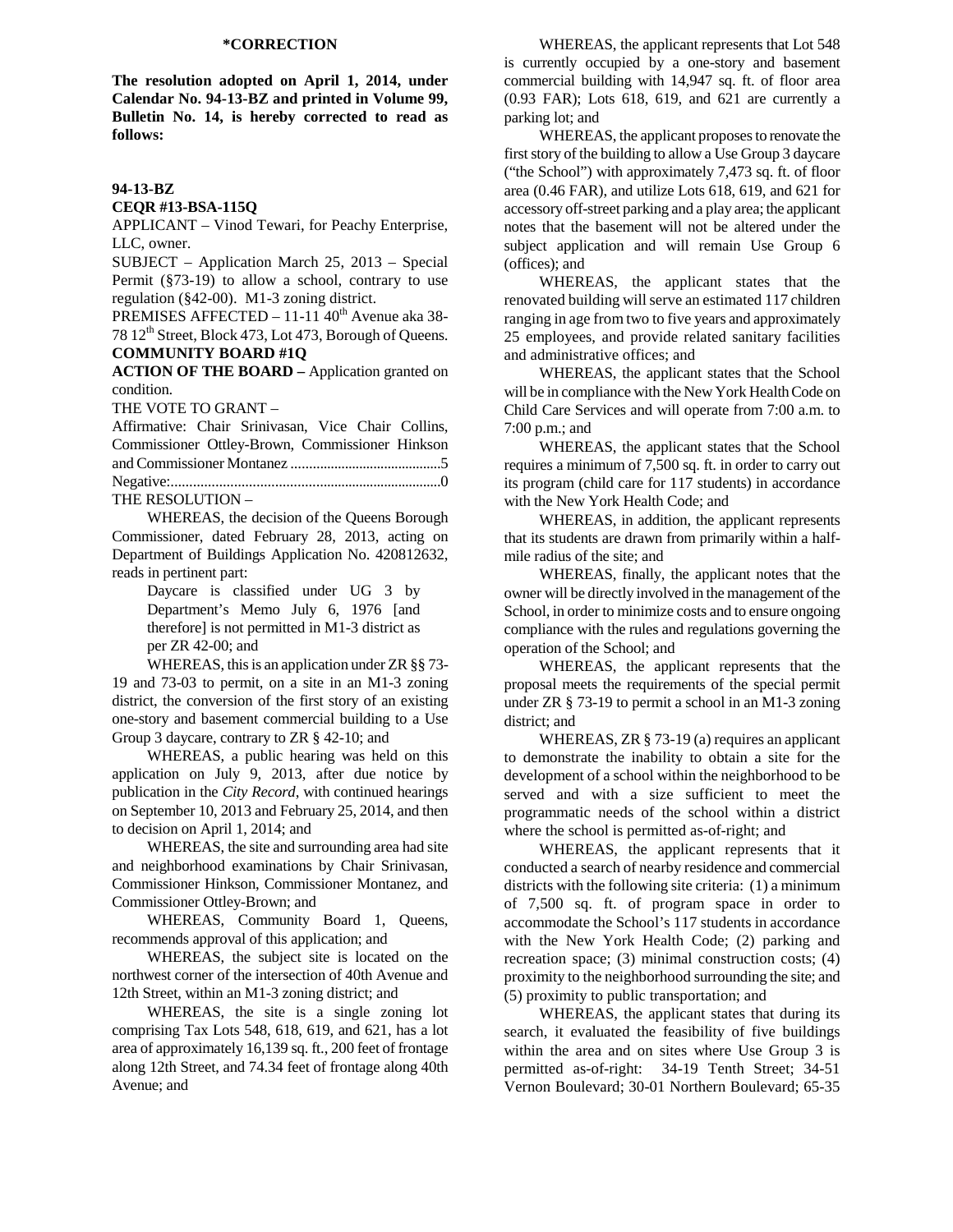## **94-13-BZ CEQR #13-BSA-115Q**

Queens Boulevard; and 45-02 Skillman Avenue; and

WHEREAS, the applicant represents that each building was unsuitable for the School, in that: 34-19 Tenth Avenue was not in close proximity to public transportation and its space was not suitable for children and would have required extensive renovations, including the installation of an elevator; 34-51 Vernon Boulevard had only 6,500 sq. ft. of usable space and no on-site parking area; 30-01 Northern Boulevard had only 5,000 sq. ft. of usable space, would have required extensive renovations, had neither on-site recreation space, nor a nearby park; 65- 35 Queens Boulevard had less than the required amount of usable space and is already occupied by a child care center on the second story; and 45-02 Skillman Avenue had only 3,000 sq. ft. of usable space; and

 WHEREAS, the applicant maintains that the site search establishes that there is no practical possibility of obtaining a site of adequate size in a nearby zoning district where a school would be permitted as-of-right; and

WHEREAS, therefore, the Board finds that the requirements of ZR § 73-19 (a) are met; and

WHEREAS, ZR § 73-19 (b) requires an applicant to demonstrate that the proposed school is located no more than 400 feet from the boundary of a district in which such a school is permitted as-of-right; and

WHEREAS, the applicant submitted a radius diagram which reflects that the subject site is located approximately 200 feet from an R6 zoning district, where the proposed use would be permitted as-of-right; and

WHEREAS, therefore, the Board finds that the requirements of ZR § 73-19 (b) are met; and

WHEREAS, ZR § 73-19 (c) requires an applicant to demonstrate how it will achieve adequate separation from noise, traffic and other adverse effects of the surrounding non-residential district; and

WHEREAS, the applicant states that an ambient noise survey was conducted at the site, which indicated that the predominant noise source in the area is vehicular traffic, which according to the survey conducted during peak, weekday travel periods, averaged 27 dB(A); and

WHEREAS, the applicant notes that 27 dB(A) is well below the  $45$  dB(A) that is considered acceptable according to the CEQR Technical Manual, and that such low noise level within the building is owing to the fact that it was built with sound-attenuating exterior wall and window construction; and

WHEREAS, the Board finds that the conditions surrounding the site and the building's use will adequately separate the proposed school from noise, traffic and other adverse effects of any of the uses within the surrounding M1-3 zoning district; thus, the Board finds that the requirements of ZR § 73-19 (c) are met; and

WHEREAS, ZR § 73-19 (d) requires an applicant to demonstrate how the movement of traffic through the street on which the school will be located can be controlled so as to protect children traveling to and from the school; and

WHEREAS, the applicant represents that the majority of students will be dropped off by parents commuting on the subway (F train), which is located less than two blocks from the site; and

WHEREAS, as for vehicular traffic, the applicant states that, based on its assessment of existing traffic conditions in the vicinity, the School can operate safely without significant impacts; and

WHEREAS, in particular, the applicant states that students will enter and exit the building via an entrance on 12th Street, which the applicant notes is not a primary thoroughfare based on its study of traffic patterns; in addition, a four-way stop sign and pedestrian lanes have been installed at the intersection of 12th Street and 40th Avenue; and

WHEREAS, the Board referred the application to the School Safety Engineering Office of the Department of Transportation ("DOT"); and

WHEREAS, the applicant represents that, to the extent deemed appropriate by DOT, it will install additional signage, "School Crossing" pavement markings, and crossing guards in the vicinity; and

WHEREAS, by letter dated April 8, 2013, DOT states that it has no objection to the proposed construction and will, upon approval of the application, prepare a safe route to school map with signs and marking; and

WHEREAS, the Board finds that the abovementioned measures will control traffic so as to protect children going to and from the proposed school; and

WHEREAS, therefore, the Board finds that the requirements of ZR § 73-19 (d) are met; and

WHEREAS, the Board has determined that the evidence in the record supports the findings required to be made under ZR § 73-19; and

WHEREAS, the Board finds that, under the conditions and safeguards imposed, any hazard or disadvantage to the community at large due to the proposed special permit use is outweighed by the advantages to be derived by the community; and

WHEREAS, the proposed project will not interfere with any pending public improvement project; and

WHEREAS, the Board has determined that the evidence in the record supports the findings required to be made under ZR § 73-03; and

WHEREAS, the project is classified as an Unlisted action pursuant to 6 NYCRR, Part 617.2; and

WHEREAS, the Board conducted an environmental review of the proposed action and documented relevant information about the project in the Final Environmental Assessment Statement ("EAS") CEQR No. No. 13BSA115Q, dated May 23, 2013; and